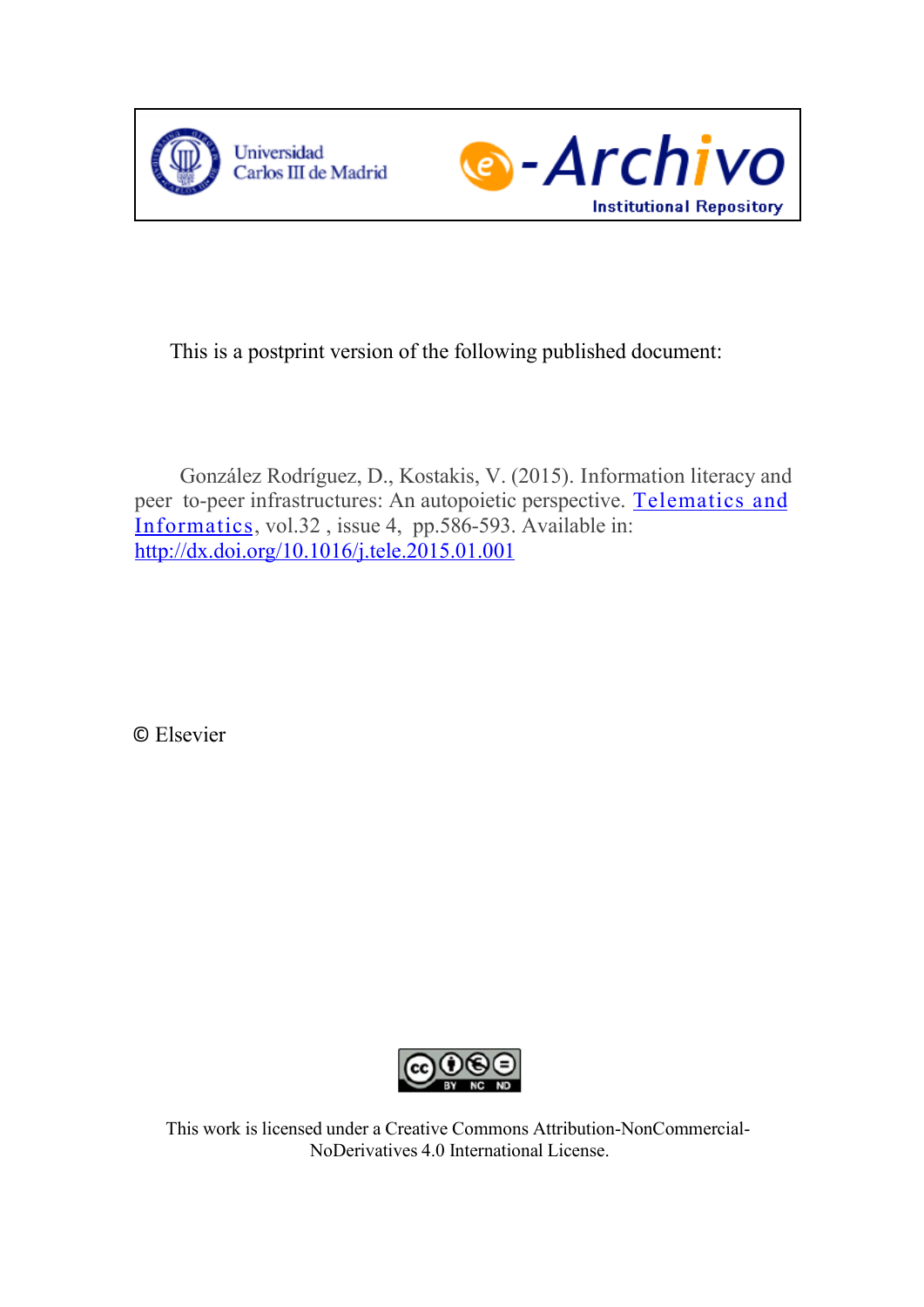# Information literacy and peer-to-peer infrastructures: An autopoietic perspective Diego Gonzalez-Rodriguez <sup>a,</sup>\*, Vasilis Kostakis <sup>b</sup>

<sup>a</sup> Universidad Carlos III de Madrid, Madrid 126, 28903 Getafe, Spain <sup>b</sup> Tallinn University of Technology, Akadeemia Tee 3, 12618 Tallinn, Estonia

## **ABSTRACT**

 This article argues that an autopoietic perspective of human communities would allow to understand societies as self-organized systems and thus promote information literacy as a facilitator of social development. Peer-to-peer (P2P) social dynamics generate public infor-mation available worldwide in digital repositories, websites and bibliographic resources. However, processing such amount of data is not achievable by a single central-controlled system. We claim that distributed and heterogeneous networks of coordinated mechan-isms, composed by both specialized human and artificial agents, are needed to improve information retrieval, knowledge inference and decision-making, but also to produce social value, goods and services. Handling these issues implies the collective construction of glob-al semantic networks but also the active labor of knowledge producers and consumers. We conclude that information literacy is as much important as any technical implementation and, therefore, may lead to networks of Commons-oriented communities which would uti-lize P2P infrastructures.

Keywords: Collaboration, Commons, P2P, Distributed, Artificial Intelligence, Literacy

#### 1. Introduction

Complex adaptive systems (CAS) are built on interactions between interdependent agents which process energy, matter and information, that is, agents with both metabolic and cognitive processes. For example, a human being is developed on the interactions of different biological subsystems through cognitive (information processing) and metabolic (matter and energy processing) networks. Also, the emergent properties of societies are built on complex interactions between simple agents. However, in this case agents are not neurons or other sort of cells, but citizens that consume and produce matter, energy and information.

CAS evolution can be explained on a temporal axis with two fundamental dimensions (Heylighen, 1999). On the one side, there is a structural dimension exemplified by the transformation of communications, evolving from centralized societies with low connectivity between agents to distributed networks (view Fig. 1) with thousands of exchanges per second. On the other, there is a functional dimension; as it is pointed by Stewart (2000), the progress from hunter-gatherer societies to transnational communities with high levels of heterogeneity, complex division of labor and wide diversity of cultural trends. In case a CAS has achieved high structural decentralization and functional heterogeneity, and we project the afore-mentioned view to a social system, then we call this state of balance a peer-to-peer (P2P) paradigm.

⇑ Corresponding author.

E-mail addresses: xmunch@xmunch.com (D. Gonzalez-Rodriguez), kostakis.b@gmail.com (V. Kostakis).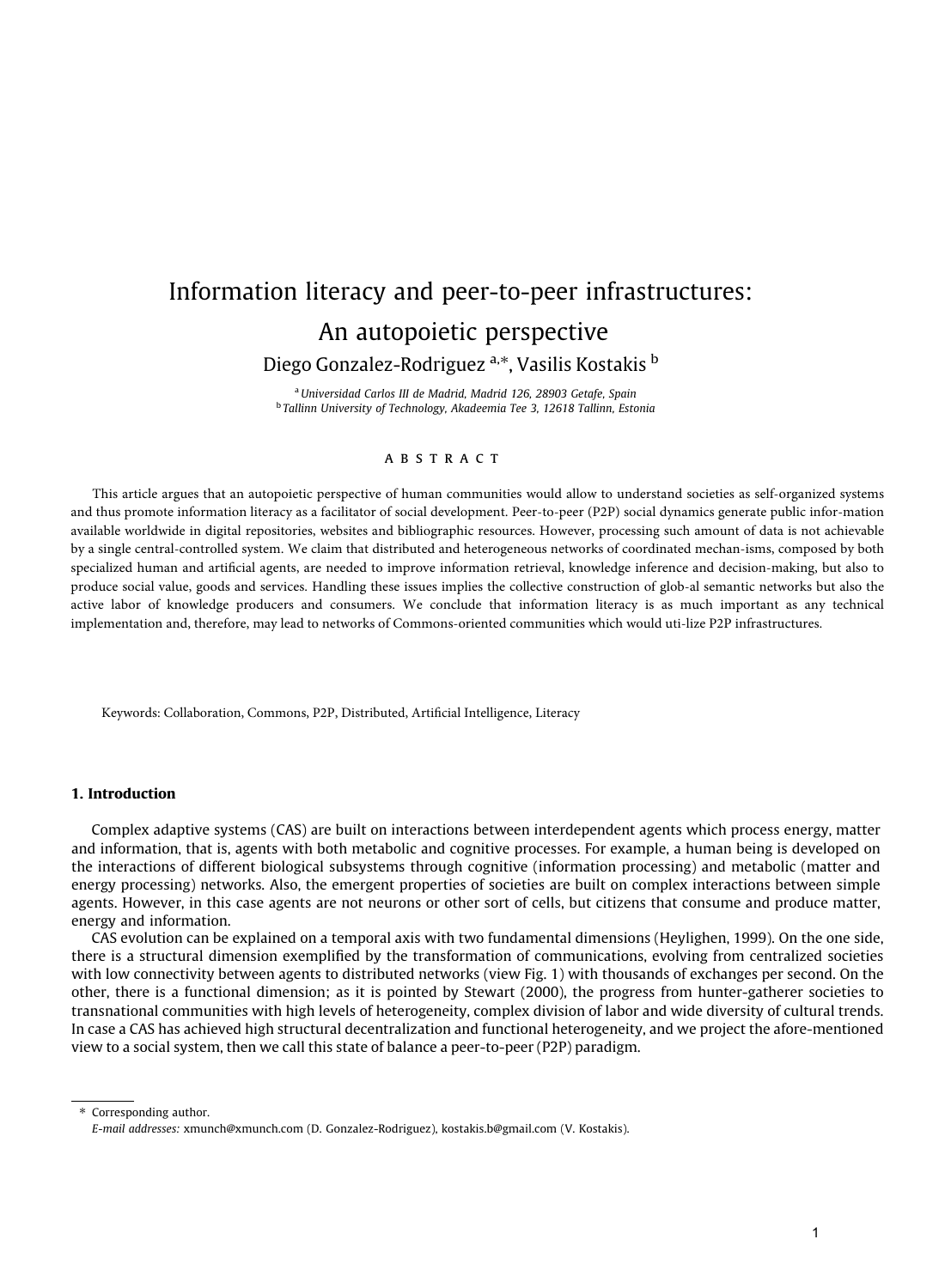In such a paradigm, the participating agents can potentially be both consumers and producers of information. P2P dynamics generate public information available worldwide in digital repositories, websites and bibliographic resources. The growth of the contents in collaborative platforms, such as Wikipedia or the increase of publications in blogs and other social media, implies a huge amount of unstructured, ambiguous and multi-lingual information. These resources can be only partially processed by human agents who are part of the same linguistic communities. However, parsing, translating and processing such amount of data require complex software mechanisms and it is not achievable by a single central-controlled system. We arguably need distributed and heterogeneous networks of coordinated mechanisms composed by both specialized human and artificial agents in order to improve information retrieval, filtering, reasoning and decision-making. Distributed, because the more complex a system becomes, the more difficult is to manage everything from a central node. Heterogeneous, because a larger variety of skills and approaches implies more possible solutions to common problems, avoids redundancy of efforts and therefore increases productivity (Heylighen, 2002).

In these distributed and heterogeneous networks, agents have to handle technical issues such as information overload, unstructured data and non-interoperability, but also have to be able to produce new knowledge and value from existing resources. These aspects imply a reformulation of knowledge management and a chance for Artificial Intelligence techniques such as Knowledge Representation and Reasoning.

In this paper we review different proposals, pointing out to possible answers for these issues. In Section 2, we introduce the idea of a P2P paradigm within the CAS. In Section 3, we address the problem of information overload and discuss some solutions proposed by Francis Heylighen. We also review some computer-based solutions that can be implemented in order to provide data interoperability and allow knowledge inference from heterogeneous and distributed sources. In Section 4, w e explain briefly the notion of social autopoiesis and develop the idea of information literacy from an autopoietic perspective. Next, in Section 5, we focus on the Commons-based peer production and the basis of a new collaborative economy enabled by the P2P infrastructures. Finally, we summarize our conclusions.

# 2. Building P2P infrastructures

A CAS can be described as a network of interrelated agents able to adapt to changes in the environment (Levin, 2002). Such a system can also be considered autopoietic if it generates the necessary components to preserve its autonomy as a discrete unit. These two concepts (CAS and autopoiesis) can be used to describe a social system: we might use the CAS concept if we assume that the system evolves dynamically and is built on networked interactions between social agents; we might use an autopoietic perspective if we consider that those components which are necessary to preserve social interaction (language, media, markets, law or technology) are produced by the system itself, that is, by the collaborative work of social agents.

In this section we shall focus on CAS. A more detailed explanation of the concept of social autopoiesis will be presented in Section 4.

The correlation of CAS performance and two independent attributes (heterogeneity and decentralization) has been analyzed with computational models (Gonzalez-Rodriguez and Hernandez-Carrion, 2014). The impact of those variables on social evolution has been tested with the simulation of artificial societies. According to that work, the adaptability of a system would be related to the way information is produced and propagated across the social agents. In other words, the more decentralized and heterogeneous the system is, the better would adapt to dynamic environments.

Hence, it seems that knowledge production within a social system would be increased with a higher degree of functional heterogeneity and structural decentralization. The former would allow for a greater diversity of available strategies, cultural values, identities and behaviors which will benefit the fitness of the system. The latter would utilize and propagate the diversity of available knowledge through P2P exchanges and the relevant infrastructures. For example, free thought leads to



Fig. 1. Network topologies: Centralized, decentralized and distributed. In 1964, Baran proposed the third topology for the creation of ARPANET (Baran, 1964). The development of this network would eventually give way to the birth of the Internet. With a distributed topology, the network would be resistant to external attacks, eliminating any node with power filter.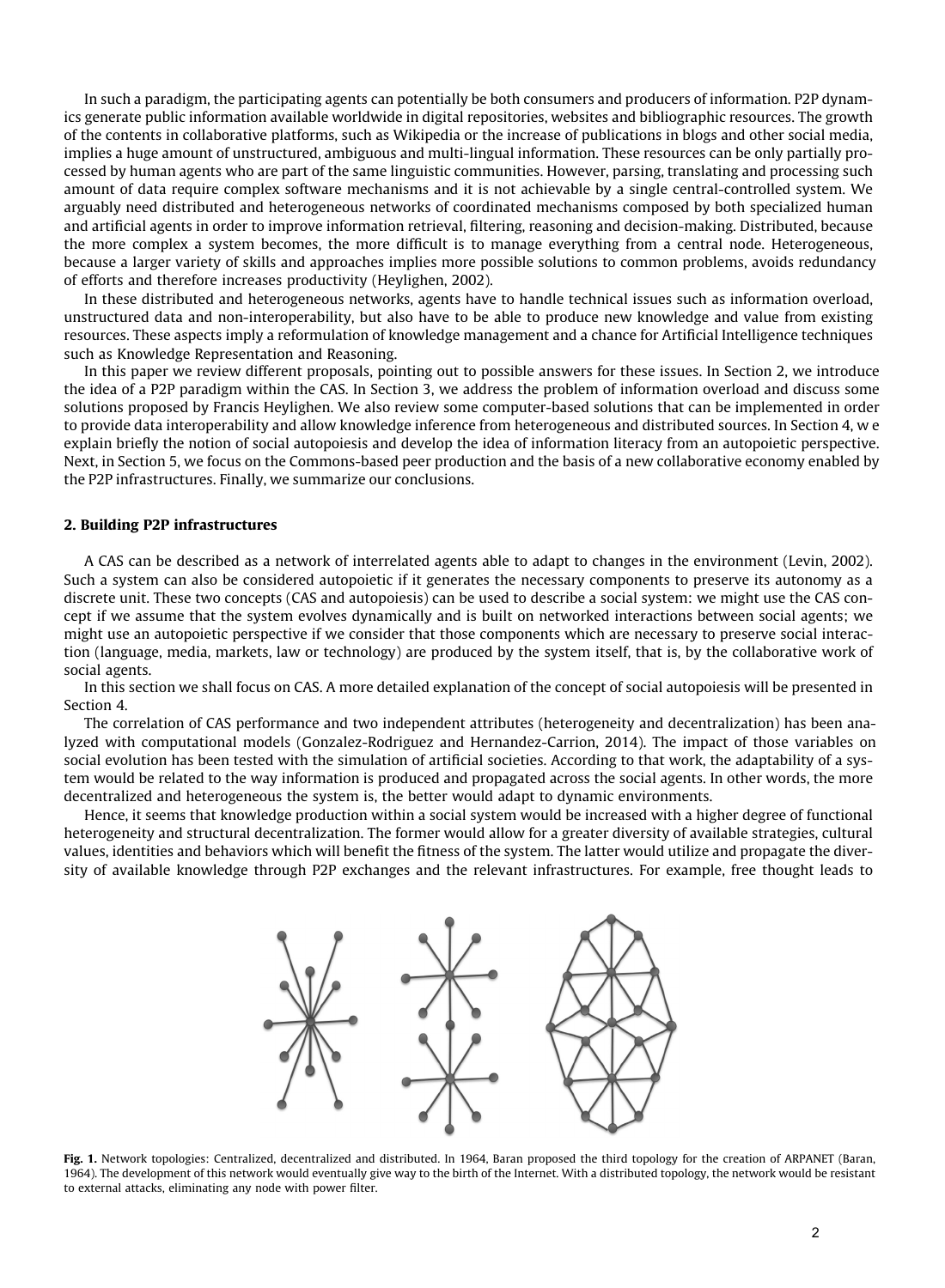heterogeneity but it would be useless without free speech and free press. With homogenization policies, production of innovative ideas is reduced; while with centralized communication structures, new ideas are prevented from being shared, propagated and implemented.

If we translate these hypotheses considering social systems as a subset of CAS, we could assume that a better development of human societies would be achieved with a gradual decentralization of communication structures and the preservation of human diversity. This hypothetic scenario is what we have named a P2P paradigm. In a P2P paradigm we would observe these characteristics:

- Distributed topology (Baran, 1964), as it is shown in Fig. 1, the most decentralized of network structures.
- High ephemeralization, which basically means ''to produce more with less''. This term was coined by Buckminster Fuller in 1969 and it would describe the capacity to produce the same amount of goods and services by using less resources. According to Heylighen, the development of a society is related with the increase of ephemeralization, reducing the effort of human beings to get the same resources and allowing them to invest more time in education, research or entertainment (Heylighen, 2007).
- Functional heterogeneity through agents' specialization, by preserving the diversity of strategies, identities, cultural values and behaviors.
- Low levels of friction in communication structures. That is, instantaneous exchanges of information through digital networks and mobile devices.
- Commons-based peer production, which will be explained more in detail in Section 5, as a solution to problems such as the digital divide or strict intellectual property rights which hamper collaborative and social innovation.
- Efficient software mechanisms to analyze common information resources and produce useful knowledge by parsing, translating and processing them. A decentralized and global society should pursue interoperability and solve the problem of information overload. It should provide common languages and protocols to exchange information. However, heterogeneity implies the preservation of linguistic diversity and the accessibility to the common pool by using local natural languages. Some of these issues are studied deeply in the next section.

## 3. Information overload and interoperability

According to a report of the School of Information Management and Systems at the University of California at Berkeley (2003), 18 exabytes of new information flowed through electronic channels in 2002. Only between 1999 and 2002 the amount of stored information grew about 30% a year (see Table 1). We could suppose that these numbers have largely increased during the last decade. How to manage this huge amount of information is a complex issue. Francis Heylighen is one of the scholars who have been working on possible solutions to this problem. In Heylighen (2004), he described three ways to overcome information overload: economical, educational and technical.

Firstly, he describes an economical way to counteract the effects of information exchanges at low cost and eliminate phenomena like ''spam'', introducing friction artificially through a tax per exchange. This information tax ''would make spamming uneconomical, forcing publicity messages to target their audience very precisely'' (Heylighen, 2004; p. 25). However, according to Section 2, we consider that this solution is not achievable nor convenient in a world of increasing decentralization. The regulation of message exchanges is completely against a defense of structural decentralization and is not applicable in such a diverse ecosystem of communication protocols. In addition to this, the boundaries between controlling information exchanges by taxing and governmental surveillance and censorship are not clear.

Secondly, Heylighen proposes an educational focus on skills such as problem analysis, information search and capacity to synthesize in order to overcome attention scarcity. But, because of human physical limitations, he also considers a third way, a technical one through computer systems to support human decision-making. Specifically, he proposed that both human and artificial agents can contribute to a shared pool of knowledge called a ''collective mental map'' (CMM). In his own words (Heylighen, 2004; pp. 30–31):

A CMM consists of cognitive resources that are linked by a network of associations. This network would be organized in such a way as to minimize the effort in getting any resource to the place where it is needed. [...] A CMM for the whole of humanity would obviously be an enormously complex system. No system, human or technological, would be able to exert

#### Table 1

Worldwide production of new information in terabytes in 2002. Upper estimates assume information is digitally scanned, lower estimates assume digital content has been compressed. TUE: Terabytes Upper Estimate TLE: Terabytes Lower Estimate UE: Upper Estimate LE: Lower Estimate CUE: Change Upper Estimated.

| Storage  | 2002 TUE  | 2002 TLE  | 1999-2000 UE | 1999-2000 LE | % CUE (%) |
|----------|-----------|-----------|--------------|--------------|-----------|
| Paper    | 1.634     | 327       | ,200         | 240          | 36        |
| Film     | 420.254   | 76.69     | 431.690      | 58.209       | $-3$      |
| Magnetic | 5.187.130 | 3.416.230 | 2.779.760    | 2.073.760    | 87        |
| Optical  | 103       |           | 81           | 29           | 28        |
| Total    | 5.609.121 | 3.416.281 | 3,212,731    | 2,132,238    | 74.5      |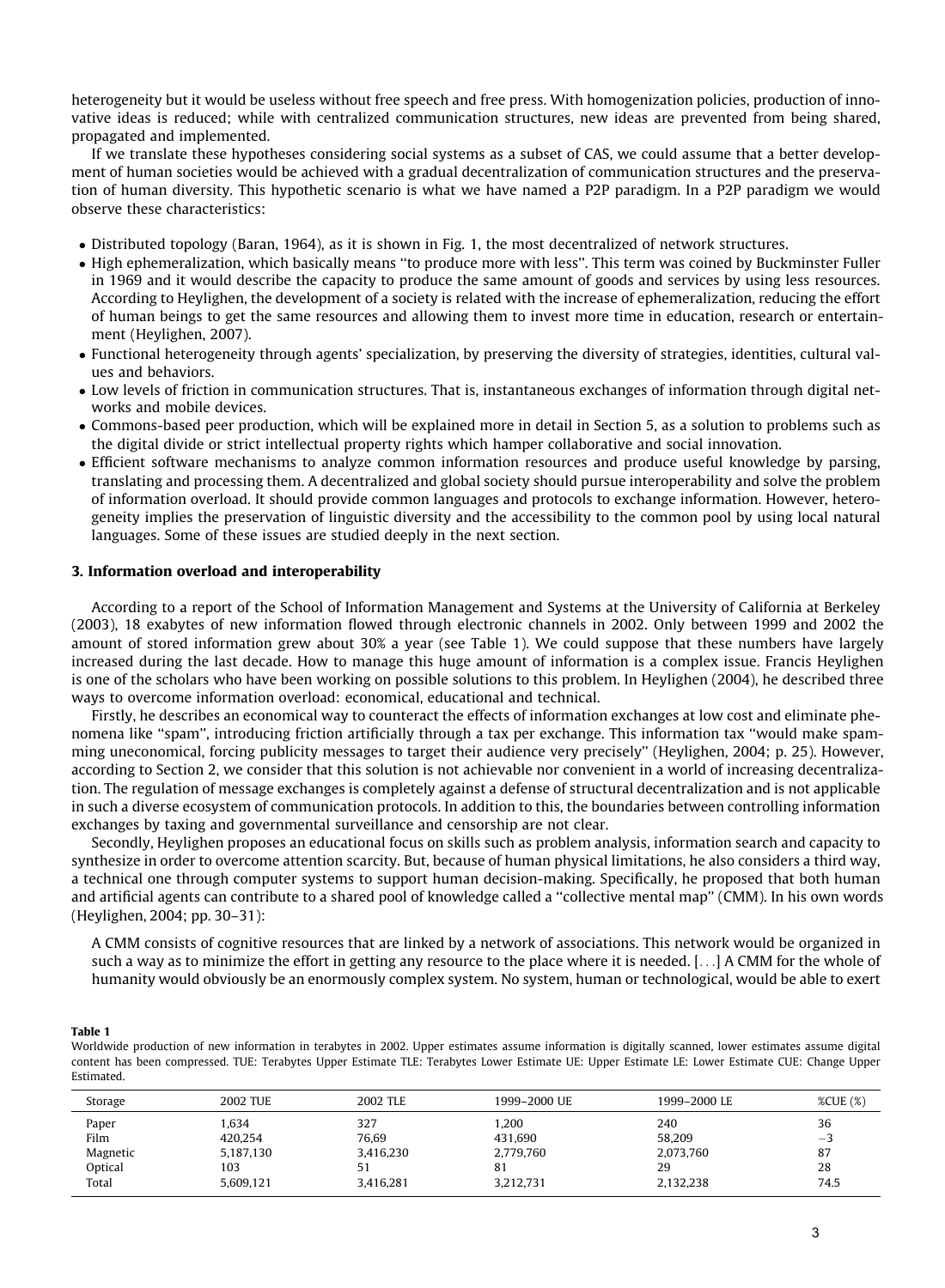any form of centralized control over such a map so as to coordinate or allocate contributions. Any mechanism of coordination must be distributed over all contributing components. In other words, a CMM for global society must be self-organizing. Hints on how such a self-organizing mental map could function can be found both in the collective foraging behavior of ants, and in the organization of the brain. In both cases, paths (sequences of links) that lead to useful solutions are reinforced, while paths that lead to poor solutions are weakened and eventually erased. In both cases, if different paths lead to the same solution, the most efficient one is strengthened while the less efficient ones eventually lose out.

The CMM is in fact a combination of Machine Learning, specially the Artificial Neural Networks paradigm, and an idea that has been motivated the work of the World Wide Web Consortium (W3C) since 2003 (Greenberg and Rodriguez, 2013): the collective construction of a global semantic web. Something that moves us back to the origins of Artificial Intelligence, concretely to Knowledge Representation and Reasoning or KRR (Brachman and Levesque, 2004). KRR is a field of Computer Science, strongly influenced by logic and psychology, which pursue the goal of represent information in a formal and unambiguous way, enabling computers, that is, artificial agents, to reason and inference.

Apart from computational solutions, the CMM also implies the active labor of knowledge producers, that is, human agents. The former have learnt something extremely important during the last two decades: to produce common value without hierarchical constraints. If the collaboration of human agents is valuable, then information literacy is as much important as any technical implementation or standard, as we will explain in Section 5. But first we shall return to the computer-based solutions.

There have been proposed several technical approaches in order to solve the problem of information overload, use public information properly, allow collaborative projects and increase collective intelligence. As was mentioned, knowledge inference should be analyzed with attention on the heterogeneity and decentralization of data sources.

We have already exposed what information overload means, but we have not explained yet the concept of interoperability. Interoperability is a term to describe the capacity of one or more systems to exchange information with a common syntax, standard language or communication protocol. For example, two scholars, one Spanish and one Greek, can work together (or interoperate) only if they use a common auxiliary language such as English. Similarly, two software applications can exchange information only if they share a common notation like JSON, XML or CSV. Then, if we want to increase data exchanges between both human and artificial agents and produce knowledge collectively, we also need to focus on interoperability.

If we focus on how information is published on the web, there are arguably two main ways that can help us to increase interoperability:

- The first is to provide semantic annotations such as micro-data, HTML5 specifications or other XML standards like RDFA (Greenberg and Rodriguez, 2013). The use of these standards is convenient because they are intended to be easy-readable and easy-understandable for artificial agents. Nevertheless, there is still a gap between these languages and human comprehension. Even though there is a huge effort directed to build consensual standards to provide interoperability among artificial agents, we have also to mind the gap with human ones.
- The second way to achieve this goal is through research in Natural Language Processing, that is, develop methodologies and algorithms to provide semantic understanding from human-language resources (Lei et al., 2013). Assuming that artificial agents are asked by humans, they need to have skills of human-understandable language production. So we would add a second requirement: human language production (Goertzel et al., 2010).

The main differences between the aforementioned ways reside in:

- Semantic standards are unambiguous and machine understandable. Therefore, they can be used to represent knowledge in digital systems. However, their notation is too formal to be easily understood by human agents.
- Texts written in natural languages like English are relatively easy to understand and to learn by humans. But they are quite ambiguous and we still need further research in Natural Language Processing to develop accurate software and actually analyze them semantically.

In order to provide a common language to achieve unambiguity while keeping a good learning curve, the use of an interlingua such as Lojban, which is both easy to learn and unambiguous (Goertzel, 2013; Speer and Havasi, 2004), has been suggested. Another proposal concerns the use of new languages based on Esperanto or human controlled languages such as Attempto Controlled English (ACE) (Kuhn, 2014). ACE is a standard language to produce descriptive documents with machine-understandable meaning without the use of either semantic annotations or Natural Language Processing. It can be easily parsed to natural languages such as Spanish or German but also to another machine standards such as OWL (Kaljurand and Kuhn, 2013).

## 4. Social autopoiesis: information literacy and self-production

Several approaches have been proposed regarding the concept of autopoiesis (Luisi, 2003; Radosavljevic, 2008; Razeto-Barry, 2012; Varela et al., 1974). We consider as an autopoietic system any open system that depends on external resources for survival while producing the needed mechanisms to preserve itself as a discrete and autonomous unity.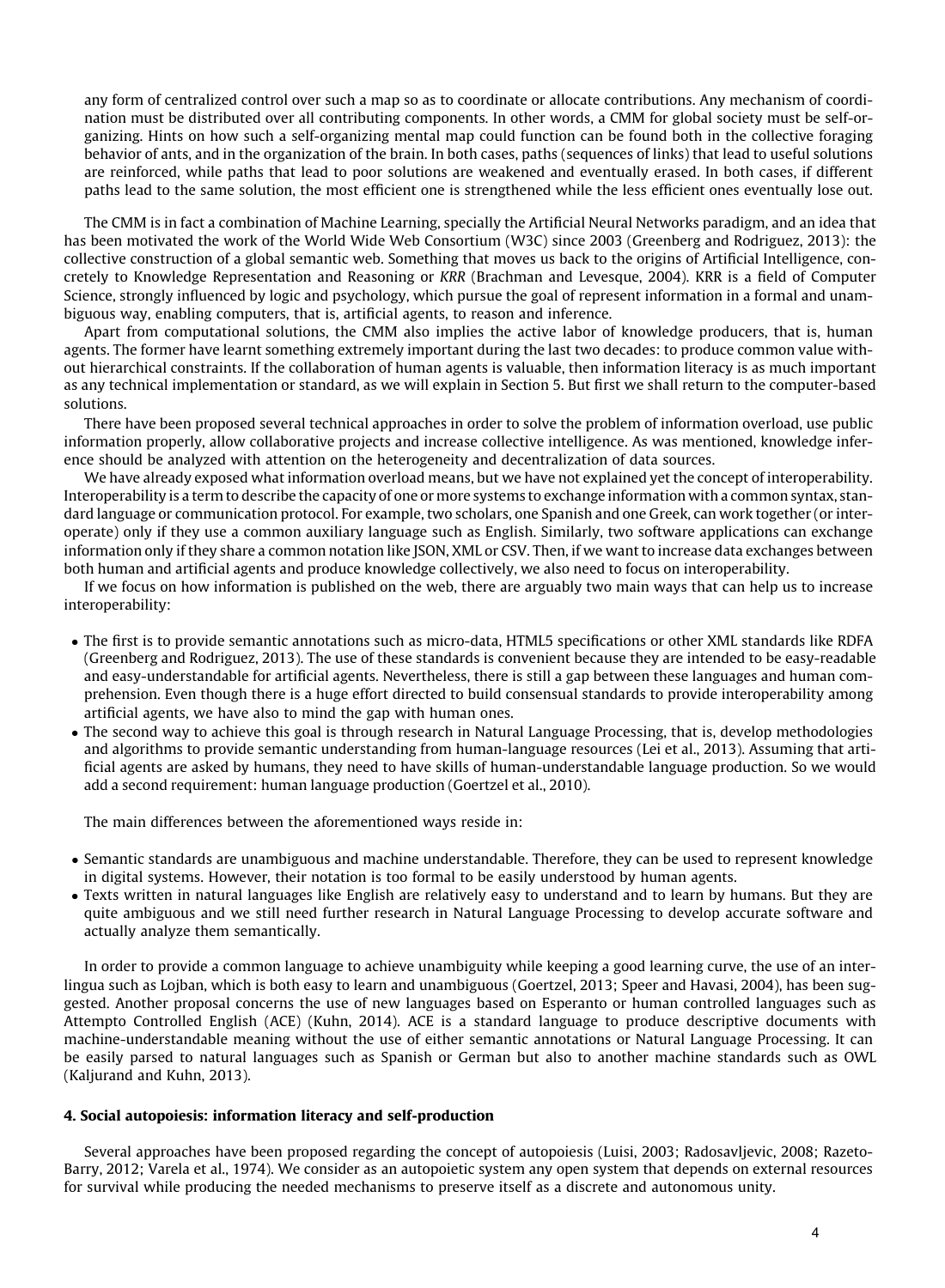In social sciences, autopoiesis should be something more than just a useful metaphor to suggest structural organization, but also a theoretical framework to describe a system which is able to produce and organize itself autonomously.

Authors like Beer or Luhmann have studied different perspectives to the idea of social autopoiesis (Cooper, 2006; Razeto-Barry, 2012). The Autopoietic Social Systems Theory of Luhmann focuses more on the communication processes than on the actions, minimizing the role of material artifacts and physical space, and considering that the creation of social systems is mostly based on communications. In other words, we could say that it matches more the immaterial cyberspace of Barlow (Barlow, 1996) than a scenario oriented to the Internet of Things (Ning and Wang, 2011).

Our perspective is quite different. To consider that a social system is autopoietic then each one of the agents that are part of it should be able to participate in the structural and functional production of social value, encompassing the production of both tangibles and intangibles.

We have assumed that a CAS can be understood as an information-processing system whose adaptation to a dynamic environment is guided by a reduction of uncertainty, i.e., by producing new knowledge. Furthermore, we have described that structural decentralization and functional heterogeneity have a positive impact on collective production of knowledge. In a P2P paradigm, a CAS can be considered an autopoietic system if its self-production is both functional and structural. The former means that agents with different functional backgrounds can produce knowledge by themselves through decentralized interactions. The latter refers to the preservation and development of the communication structures that allow those interactions.

Decentralization is one of the key points in CAS evolution. The participation of a human agent within a social system is related with his/her possibilities to consume and produce information by himself/herself. The increase of these possibilities is directly related with the decrease of social centralization and the emergence of self-organization. This process is guided by elements such as education, scientific production and technological development. All these layers affect each other in a cycle of feedbacks, improving the collective production of knowledge.

Digital artifacts and public information have led societies to a scenario of more interdependence, a scenario which is closer to the concept of autopoiesis. The way in which more agents are included in the knowledge production and decisionmaking processes is what is called ''information literacy''.

Based on the Pyramid of Critical Literacy exposed by Ratto (2013), we decompose the history of information literacy in three stages:

- Consumption/production of text.
- Consumption/production of media.
- Consumption/production of code.

Education and democratization of technology have enabled agents as text and media consumers but also as potential producers, leading to a scenario in which almost everyone can share a picture, publish a video or post an article across the globe. However, we are only starting to realize that these easy-to-use tools that allow interactions (from mobile apps and social media to cloud services) are also pieces of procedural information that we can modify or create by ourselves. These tools are built on code and, literally, are just sequences of data which have been organized accordingly to the grammar of specific programming languages. In other words, they are pieces of information susceptible of being modified or reinvented.

Douglas Rushkoff started his book Program or Be Programmed writing (Rushkoff, 2010; p. 7):

When human beings acquired language, we learned not just how to listen but how to speak. When we gained literacy, we learned not just how to read but how to write. And as we move into an increasingly digital reality, we must learn not just how to use programs but how to make them. In the emerging, highly programmed landscape ahead, you will either create the software or you will be the software. It's really that simple: Program, or be programmed [...] Computers and networks are more than mere tools: They are like living things, themselves. Unlike a rake, a pen, or even a jackhammer, a digital technology is programmed. This means it comes with instructions not just for its use, but also for itself. And as such technologies come to characterize the future of the way we live and work, the people programming them take on an increasingly important role in shaping our world and how it works. After that, it is the digital technologies themselves that will be shaping our world, both with and without our explicit cooperation.

We have said above that in order to consider that a system is autopoietic then its agents should be able to participate in its structural and functional production. We have also claimed that information literacy increases the number of agents that participate in self-production processes. Then, social autopoiesis could be understood as a consequence of information literacy in its wide sense.

To create a P2P paradigm we need to understand in a different way the concept of information. Autonomous agents have to learn not only how to use technology but also how to produce it, how to code, how to make. This making perspective implies a substantial drift from being controlled by a system to being an active part of the system, from consume to produce. In Commons-based P2P communities, which are functionally heterogeneous and structurally decentralized, we are witnessing the bottom-up production of new pieces of information, new objects, new tools that celebrate new modes of social organization.

It is important to highlight that when we talk about structural decentralization we do not mean structure-less. More precisely, we talk about dynamic leadership with organic cohesion. In the words of Bauwens (2005a,b); (p. 4):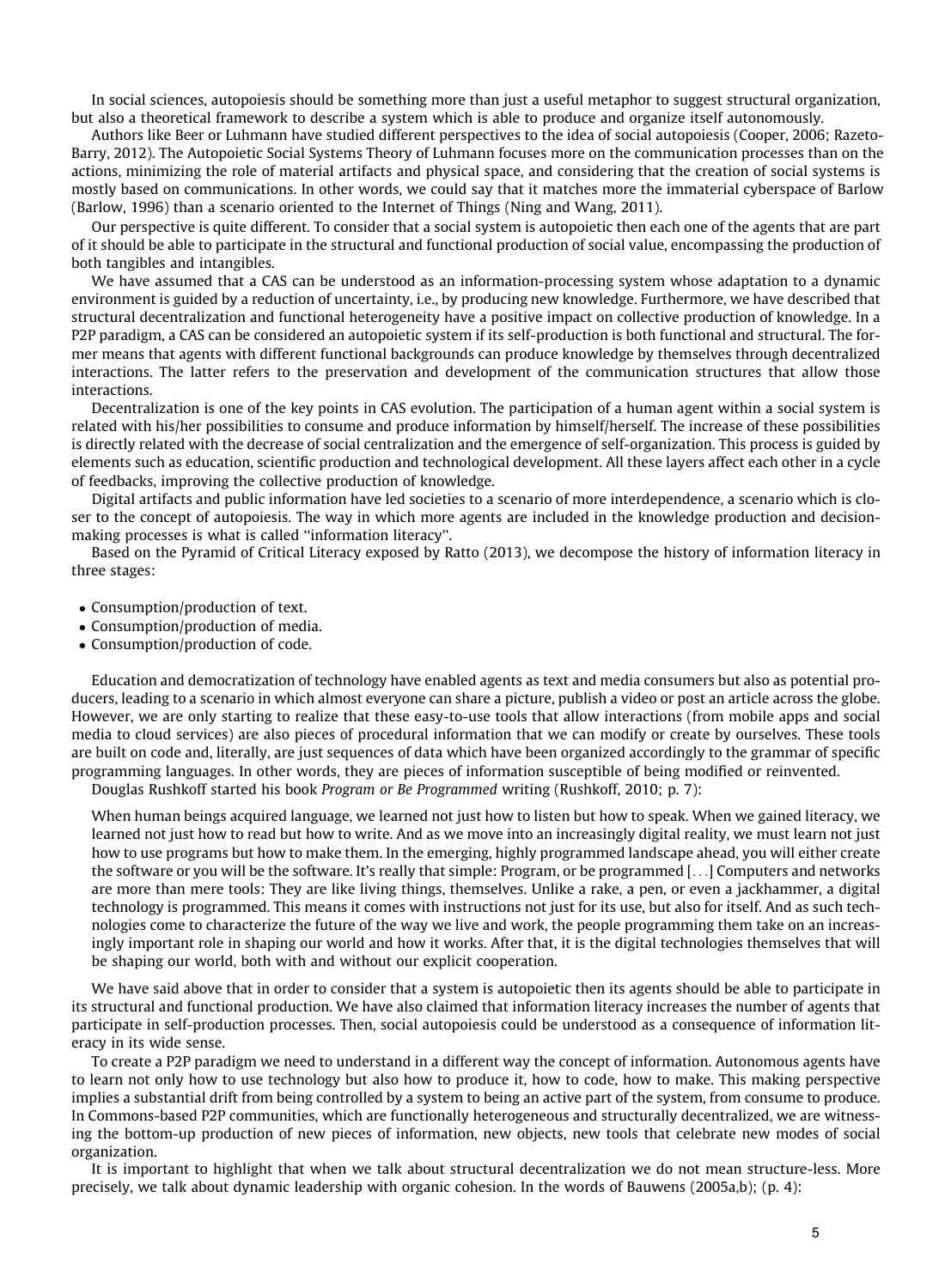P2P is not hierarchy-less, not structure-less, but usually characterized by flexible hierarchies and structures based on merit that are used to enable participation. Leadership is also 'distributed'. Most often, P2P projects are led by a core of founders, who embody the original aims of the project, and who coordinate the vast number of individuals and microteams working on specific patches. Their authority and leadership derives from their input into the constitution of the project, and on their continued engagement.

This drift from centralized to distributed control is what currently is observed in P2P groups and exemplified by transnational productive efforts such as the free/open source software projects or the free encyclopedia Wikipedia (see Kostakis and Bauwens, 2014). These community-driven projects produce open knowledge that anyone can use, modify and redistribute. This has led to the emergence of a DIY culture (do-it-yourself) which represents, using Hartley's words (Hartley, 2003; p. 76), ''new possibilities for self-determination down to the individual level, emancipated from territorial and ethnic boundaries; a kind of voluntary citizenship based on cultural affiliation rather than obligations to a state or territory''.

Heterogeneity is the second ingredient that defines a P2P paradigm. Diversity in strategies and perspectives produces more innovation and allows the whole system to evolve. As explained in Section 2, heterogeneity in CAS is also related to fitness improvement. Mutation is as much important as selection in evolution, so resilient societies are more open to changes and continuous re-foundations. In that sense, heterogeneity also refers to the freedom to choose new identities and affiliations. People can produce their own culture and wealth instead of accepting media and market outputs as passive consumers.

#### 5. Commons-based peer production and collaborative economy

As said, the free encyclopedia Wikipedia and a myriad of free/open source software projects (FOSS) arguably epitomize a remarkable transformation in the organization of information production that occurred in the past two decades. Such projects emphasize the rising of technological capabilities shaped by human factors, which in turn shape the environment under which humans live and work (Kostakis et al., 2013). They create what Benkler (2006, p. 31) calls new "technological-economic feasibility spaces'' for social practice. These feasibility spaces include different social and economic arrangements, where profit, power, and control do not seem as predominant as they have in the history of modern capitalism (Kostakis et al., 2013). In short, the basic dynamic can be described as follows: the most important means of information production – i.e., computation, communications, electronic storage and sensors – are radically distributed in the population of the most advanced societies as well as of parts of emerging economies (for an analysis of these transformations see Benkler, 2006). The capital requirements for entry into the networked information economy are minimized, and a new modality of produc-tion, one that Benkler (2006) first called peer production, is emerging.

In general, peer production is about the social production of value, directly through social, collaborative relations, in the form of non-rival goods that can be reproduced at near-zero marginal cost (Bauwens, 2005a,b; Kostakis, 2012). For P2P self aggregation to occur, distributed infrastructures are required. Once individuals have access to computers and a socialized internetwork, they can freely self-aggregate and produce novel (open source) knowledge, software, designs and, as of late, hardware of remarkable use value. It would be important here to distinguish Commons-based peer production from general peer production: in the former the focus is on building a Commons (see FOSS, Wikipedia or the RepRap project) whereas in the latter P2P infrastructures are utilized for profit-maximization and the shared value is only an afterthought of the system (see Facebook, Google or Bitcoin).

Our focus, here, is on Commons-based peer production (CBPP) because in this value model the P2P infrastructures are utilized with a for-benefit orientation, maximizing information literacy. Firstly, it is more inclusive and autonomous since CBPP is based on communal validation and negotiated coordination [see, for instance, Dafermos (2012) study on the Free BSD project's collectivist and consensus-oriented governance system] as quality control, is community-driven, and conflicts are solved through an ongoing mediated dialogue. For example, in Wikipedia, the dialogue takes place in the discussion page of each article (Kostakis, 2010). Secondly, its goal is to maximize the circulation of knowledge Commons and maximize its use value instead of maximizing profit extraction and, thus, exploitation as happens in social media monopolies (for an over-view of knowledge labor markets, digital labor and the dark side of the Internet in general, see the collective book edited by Scholz (2012)).

Consequently, CBPP artifacts exhibit the following characteristics: (i) they have a low cost of acquisition, due to the absence of strict copyrights and patents; (ii) they are sustainable as they can be (re)produced socially and designed to last for as long as possible; (iii) they are adaptable to local needs; (iv) as social products, they are being supported by many global volunteer communities which are capable of providing help to the users. This means they can be implemented anywhere in the world and improved by anyone.

Hence, we could consider CBPP as a proto-autopoietic social system where everyone can become part of it and participate in the structural and functional production of social value. CBBP has been encompassing the production of both tangibles (hardware) and intangibles (software), however still it is a proto-mode of production: CBPP might be sustainable collectively (i.e., the CBPP efforts keep building and expanding the knowledge Commons), but not on an individual basis (only a small minority of the participants make sustainable livings through their contributions to the CBPP projects).

CBPP is developing within capitalism, rather as Marx (1979) argued that the early forms of merchant and factory capitalism developed within the feudal order (Kostakis and Bauwens, 2014). The question is whether the new proto-mode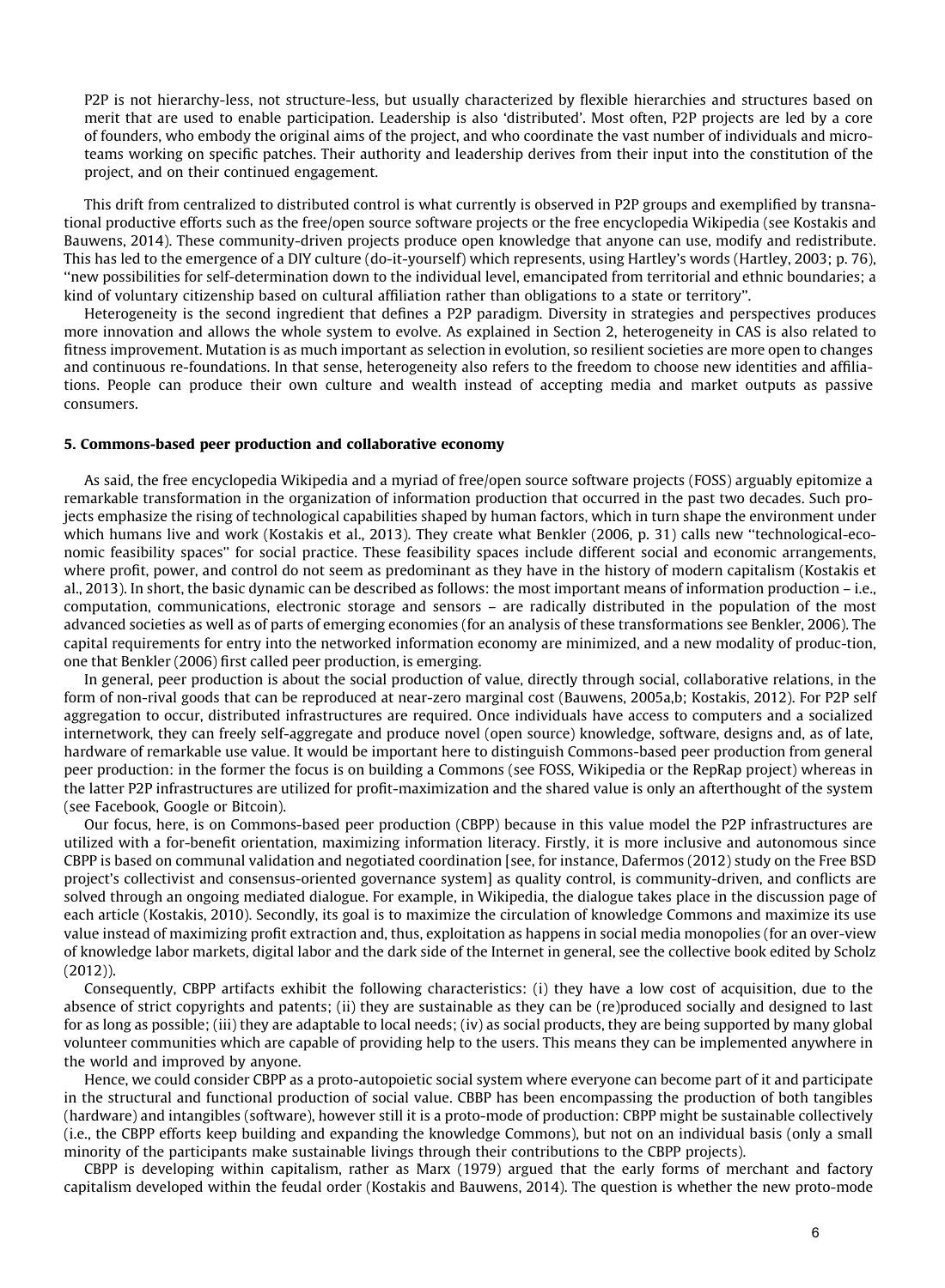can generate the institutional capacity and alliances needed to break the political power of the old order. Ultimately, the potential of the new mode is the same as those of previous proto-modes of production – to emancipate itself from dependency on the old decaying mode, so as to become self-sustaining and thus replace the accumulation of capital with the circulation of the Commons (Kostakis and Bauwens, 2014).

To recap, beyond the great potential of CBPP, there may well be numerous obstacles, theoretical and practical problems, and negative side effects. However, taken in this idealized context, CBPP arguably carries some aspects which promote diversity, decentralization and information literacy, as understood in this paper.

#### 6. Conclusion

The emergence of a P2P paradigm would be the consequence of the development of communication networks, transportation and energy supply through an efficient distribution of information but also of material and energy resources. This new mode of social organization would be supported by the development of decentralized mechanisms that would allow exchanges between peers while preserving functional heterogeneity.

Even though we have not yet reached an actual P2P paradigm, we are already living a period of radical transformation. As it was discussed, social development would rely on information exchanges in heterogeneous environments and collective production of knowledge. Democratization of technology has enabled the population of the most advanced societies to experiment with new productive value models guided by decentralized exchanges, stigmergic phenomena and collaborative developments. It was argued that the solutions to current problems such as information overload or interoperability cannot be delegated in centralized and homogenous mechanisms. Oppositely, they should be addressed from distributed and diverse communities with a Commons-oriented perspective, assuming common protocols and auxiliary languages, increasing information literacy and promoting FOSS as well as open design practices.

These agreements would imply an autopoietic perspective and the assumption of the individual responsibility in the collective production of common value, but also in the preservation of decentralization and diversity.

#### Acknowledgments

Vasilis Kostakis acknowledges funding for facilities used in this research by IUT (19-13) of the Estonian Ministry of Education and Research.

#### References

Baran, P., 1964. On distributed communications networks. IEEE Trans. Commun. 12 (1), 1–9.

- Barlow, J.P., 1996. A Declaration of the Independence of Cyberspace. Available at: <https://projects.eff.org/~barlow/Declaration-Final.html> (accessed 1 September 2014).
- Bauwens, M., 2005. The political economy of peer production. Ctheory J. Available at: <http://www.ctheory.net/articles.aspx?id=499> (accessed 11 October 2014).
- Bauwens, M., 2005. The political economy of peer production. CTheory 1. Available at: <http://www.informatik.uni-leipzig.de/~graebe/Texte/Bauwens-06. pdf> (accessed 17 October 2013).
- Benkler, Yochai, 2006. The Wealth of Networks: How Social Production Transforms Markets and Freedom. Yale University Press, New Haven, CT.
- Brachman, R.J., Levesque, H.J., 2004. Knowledge Representation and Reasoning. Morgan Kaufmann, p. 381.
- Cooper, R., 2006. Making present: autopoiesis as human production. Organization 13 (1), 59–81.
- Dafermos, G., 2012. Governance Structures of Free/Open Source Software Development. Next Generation Infrastructures Foundation, Delft.
- Executive Summary, 2003. How Much Info 2003. Available at: <http://www2.sims.berkeley.edu/research/projects/how-much-info-2003/execsum.htm> (accessed 16 June 2014).
- Goertzel, B., 2013. Lojban++: an interlingua for communication between humans and AGIs. In: Kühnberger, K.U., Rudolph, S., Wang, P. (Eds.), Artificial General Intelligence, Lecture Notes in Computer Science, vol. 7999. Springer Berlin Heidelberg, Berlin, Heidelberg. http://dx.doi.org/10.1007/978-3-642- 39521-5.
- Goertzel, B., Pennachin, C., Araujo, S., Silva, F., Queiroz, M., Lian, R., Silva, W., et al, 2010. A general intelligence oriented architecture for embodied natural language processing. In: Proceedings of the 3rd Conference on Artificial General Intelligence (AGI-10). Atlantis Press, Paris, France, pp. 1–6.
- Gonzalez-Rodriguez, D., Hernandez-Carrion, J.R., 2014. A bacterial-based algorithm to simulate complex adaptive systems. In: del Pobil, A., Chinellato, E., Martinez-Martin, E., Hallam, J., Cervera, E., Morales, A. (Eds.), From Animals to Animats 13, Lecture Notes in Computer Science, vol. 8575. Springer International Publishing, pp. 250–259.
- Greenberg, J., Rodriguez, E., 2013. Knitting The Semantic Web. Haworth Information Press, Binghamton.
- Hartley, J., 2003. Communication, Cultural and Media Studies: The Key Concepts. Routledge, p. 288. Heylighen, F., 1999. The growth of structural and functional complexity during evolution. In: Heylighen, F., Bollen, J., Riegler, A. (Eds.), The Evolution of
- Complexity. Kluwer Academic, Dordrecht, pp. 17–44.
- Heylighen, F., 2002. The global superorganism: an evolutionary-cybernetic model of the emerging network society. J. Soc. Evol. Syst. 1969, 1–37. Heylighen, F., 2004. Complexity and information overload in society: why increasing efficiency leads to decreasing control. Technol. Forecasting Social Change, 1–44.
- Heylighen, F., 2007. Accelerating Socio-Technological Evolution: From Ephemeralization and Stigmergy to the Global Brain. Available at: <http://arxiv.org/ ftp/cs/papers/0703/0703004.pdf> (accessed 17 September 2014).
- Kaljurand, K., Kuhn, T., 2013. A Multilingual Semantic Wiki Based on Attempto Controlled English and Grammatical Framework. Available at: <http://arxiv. org/abs/1303.4293> (accessed 16 April 2014).
- Kostakis, V., 2012. The political economy of information production in the social web: chances for reflection on our institutional design. Contemp. Soc. Sci. 7 (3), 305–319.
- Kostakis, V., Fountouklis, M., Drechsler, W., 2013. Peer production and desktop manufacturing: the case of the Helix-T Wind Turbine Project. Sci. Technol. Hum. Val. 38 (6), 773–800.